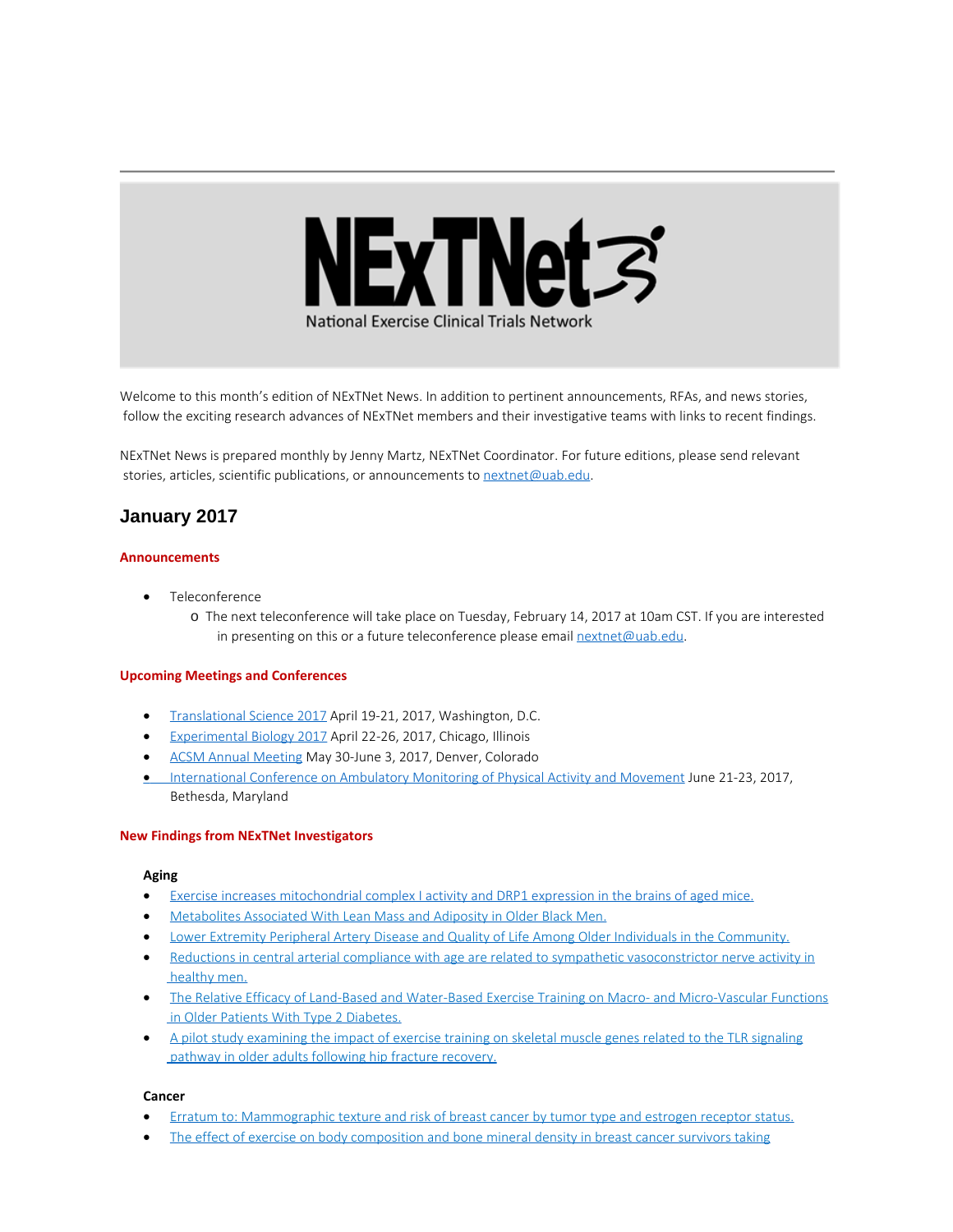[aromatase inhibitors.](https://www.ncbi.nlm.nih.gov/pubmed/28026901)

- · [Effects and moderators of exercise on quality of life and physical function in patients with cancer: An individual](https://www.ncbi.nlm.nih.gov/pubmed/28006694) [patient data meta-analysis of 34 RCTs.](https://www.ncbi.nlm.nih.gov/pubmed/28006694)
- · [Effects of cognitive behavioral therapy for insomnia and armodafinil on quality of life in cancer survivors: a](https://www.ncbi.nlm.nih.gov/pubmed/28105576) [randomized placebo-controlled trial.](https://www.ncbi.nlm.nih.gov/pubmed/28105576)
- · [Cognitive Complaints in Survivors of Breast Cancer After Chemotherapy Compared With Age-Matched Controls:](https://www.ncbi.nlm.nih.gov/pubmed/28029304) [An Analysis From a Nationwide, Multicenter, Prospective Longitudinal Study.](https://www.ncbi.nlm.nih.gov/pubmed/28029304)

## **Cardiovascular**

- [Potentiation of the NO-cGMP pathway and blood flow responses during dynamic exercise in healthy humans.](http://www.ncbi.nlm.nih.gov/pubmed/28013386)
- · [Impact of chlorhexidine gluconate intolerance on driveline infection during chronic HeartMate II left ventricular](https://www.ncbi.nlm.nih.gov/pubmed/28085173) [assist device support.](https://www.ncbi.nlm.nih.gov/pubmed/28085173)
- · [Caregiver status and outcomes after durable left ventricular assist device implantation.](https://www.ncbi.nlm.nih.gov/pubmed/28057337)
- · [Habitual aerobic exercise does not protect against micro- or macrovascular endothelial dysfunction in healthy](https://www.ncbi.nlm.nih.gov/pubmed/27834671) [estrogen-deficient postmenopausal women.](https://www.ncbi.nlm.nih.gov/pubmed/27834671)
- · [Intra- and interday reproducibility of high-flow-mediated constriction response in young adults.](https://www.ncbi.nlm.nih.gov/pubmed/28025878)

# **Cell and Molecular Biology**

- · [DNA Methylation Assessment from Human Slow- and Fast-Twitch Skeletal Muscle Fibers.](https://www.ncbi.nlm.nih.gov/pubmed/28057818)
- [Discovery of Imidazo\[1,2-a\]pyridine ethers and Squaramides as Selective and Potent Inhibitors of Mycobacterial](https://www.ncbi.nlm.nih.gov/pubmed/28075132) [Adenosine Triphosphate \(ATP\) Synthesis.](https://www.ncbi.nlm.nih.gov/pubmed/28075132)
- · [Myogenic Progenitor Cells Control Extracellular Matrix Production by Fibroblasts during Skeletal Muscle](https://www.ncbi.nlm.nih.gov/pubmed/27840022) [Hypertrophy.](https://www.ncbi.nlm.nih.gov/pubmed/27840022)
- [The effect of polyphenols on cytokine and granulocyte response to resistance exercise.](https://www.ncbi.nlm.nih.gov/pubmed/28039406)

### **Exercise – Diet/Disease/Device/Cultural Interactions**

- · [Physiological limits to endurance exercise performance: influence of sex.](https://www.ncbi.nlm.nih.gov/pubmed/28028816)
- · [No difference in ad libitum energy intake in healthy men and women consuming beverages sweetened with](https://www.ncbi.nlm.nih.gov/pubmed/26537945) [fructose, glucose, or high-fructose corn syrup: a randomized trial.](https://www.ncbi.nlm.nih.gov/pubmed/26537945)
- **[Epidemiology of Physical Activity and Exercise Training in the United States.](https://www.ncbi.nlm.nih.gov/pubmed/28089610)**
- · [Longitudinal Body Composition Changes in NCAA Division I College Football Players.](https://www.ncbi.nlm.nih.gov/pubmed/28005635)
- · [Active Workstations Do Not Impair Executive Function in Young and Middle-Age Adults.](https://www.ncbi.nlm.nih.gov/pubmed/28009785)

### **Metabolic**

- · [Metabolic Inflexibility with Obesity and the Effects of Fenofibrate on Skeletal Muscle Fatty Acid Oxidation.](https://www.ncbi.nlm.nih.gov/pubmed/28103623)
- · [Overexpression of PGC-1a Increases Peroxisomal and Mitochondrial Fatty Acid Oxidation in Human Primary](https://www.ncbi.nlm.nih.gov/pubmed/28073778) [Myotubes.](https://www.ncbi.nlm.nih.gov/pubmed/28073778)
- · [Three hours of intermittent hypoxia increases circulating glucose levels in healthy adults.](https://www.ncbi.nlm.nih.gov/pubmed/28087818)
- · [Obesity, type 2 diabetes, and impaired insulin-stimulated blood flow: role of skeletal muscle NO synthase and](https://www.ncbi.nlm.nih.gov/pubmed/27789766) [endothelin-1.](https://www.ncbi.nlm.nih.gov/pubmed/27789766)
- · [Voluntary Running Attenuates Metabolic Dysfunction in Ovariectomized Low-Fit Rats.](https://www.ncbi.nlm.nih.gov/pubmed/27669449)
- · [Loss of UCP1 exacerbates Western diet-induced glycemic dysregulation independent of changes in body weight](https://www.ncbi.nlm.nih.gov/pubmed/27881400) [in female mice.](https://www.ncbi.nlm.nih.gov/pubmed/27881400)

### **Neuroscience and Stroke**

- · [Antidepressant Effect of Low-Frequency Right-Sided rTMS in Two Patients with Left Frontal Stroke.](https://www.ncbi.nlm.nih.gov/pubmed/28104083)
- [Finding the imposter: brain connectivity of lesions causing delusional misidentifications.](https://www.ncbi.nlm.nih.gov/pubmed/28082298)
- [Resting-state connectivity biomarkers define neurophysiological subtypes of depression.](https://www.ncbi.nlm.nih.gov/pubmed/27918562)
- [Anxiety independently contributes to elevated inflammation in humans with obesity.](https://www.ncbi.nlm.nih.gov/pubmed/28000423)
- · [Distinguishing Neural Adaptation and Predictive Coding Hypotheses in Auditory Change Detection.](https://www.ncbi.nlm.nih.gov/pubmed/27752799)
- [Exercise is an effective treatment for positive valence symptoms in major depression.](https://www.ncbi.nlm.nih.gov/pubmed/27936452)
- [Demographic and clinical characteristics of current comorbid psychiatric disorders in a randomized clinical trial](https://www.ncbi.nlm.nih.gov/pubmed/27693866)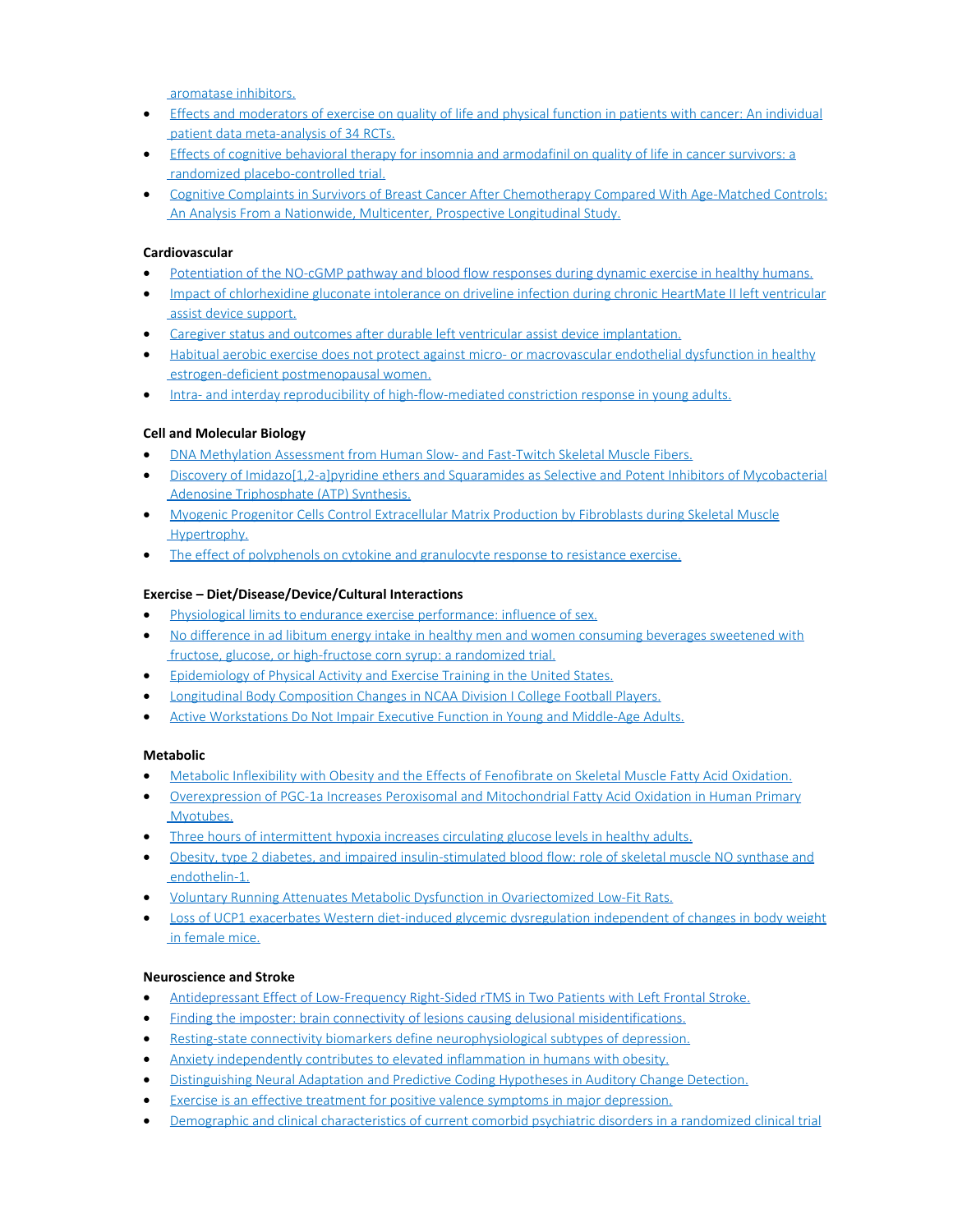[for adults with stimulant use disorders.](https://www.ncbi.nlm.nih.gov/pubmed/27693866)

· [An ounce of prevention: A pre-randomization protocol to improve retention in substance use disorder clinical](https://www.ncbi.nlm.nih.gov/pubmed/27610591) [trials.](https://www.ncbi.nlm.nih.gov/pubmed/27610591)

## **Pediatric**

- · [Health-Related Quality of Life and Lifestyle Behavior Clusters in School-Aged Children from 12 Countries.](https://www.ncbi.nlm.nih.gov/pubmed/28081885)
- [Does oral glutamine improve insulin sensitivity in adolescents with type 1 diabetes?](https://www.ncbi.nlm.nih.gov/pubmed/28063503)
- [Parent's Physical Activity Associated With Preschooler Activity in Underserved Populations.](https://www.ncbi.nlm.nih.gov/pubmed/28081998)

# **Additional New Findings**

- · [Frequent and intensive physical activity reduces risk of cardiovascular events in type 1 diabetes.](http://www.ncbi.nlm.nih.gov/pubmed/28013340)
- · [Quality and acceptability of measures of exercise adherence in musculoskeletal settings: a systematic review.](http://www.ncbi.nlm.nih.gov/pubmed/28013200)
- [Exercise testing for long-term follow-up in arrhythmogenic right ventricular cardiomyopathy.](http://www.ncbi.nlm.nih.gov/pubmed/28012557)
- · [Typologies of neighbourhood environments and children's physical activity, sedentary time and television](http://www.ncbi.nlm.nih.gov/pubmed/28012313) [viewing.](http://www.ncbi.nlm.nih.gov/pubmed/28012313)
- · [Triathlon training for women breast cancer survivors: feasibility and initial efficacy.](http://www.ncbi.nlm.nih.gov/pubmed/28012121)
- · [A walking program for people with severe knee osteoarthritis did not reduce pain but may have benefits for](http://www.ncbi.nlm.nih.gov/pubmed/28011099) [cardiovascular health: a phase II randomised controlled trial.](http://www.ncbi.nlm.nih.gov/pubmed/28011099)
- **[Transcription Factor EB Controls Metabolic Flexibility during Exercise.](http://www.ncbi.nlm.nih.gov/pubmed/28011087)**
- · [Changes in systolic arterial pressure variability are associated with the decreased aerobic performance of rats](http://www.ncbi.nlm.nih.gov/pubmed/28010813) [subjected to physical exercise in the heat.](http://www.ncbi.nlm.nih.gov/pubmed/28010813)
- · [Physical Activity During and After Adjuvant Treatment for Breast Cancer.](http://www.ncbi.nlm.nih.gov/pubmed/28008778)
- · [Effects of different doses of high-speed resistance training on physical performance and quality of life in older](http://www.ncbi.nlm.nih.gov/pubmed/28008239) [women: a randomized controlled trial.](http://www.ncbi.nlm.nih.gov/pubmed/28008239)
- [The impact of physical activity on motor preparation in young adults.](http://www.ncbi.nlm.nih.gov/pubmed/28007650)
- [Left atrial mechanics strongly predict functional capacity assessed by cardiopulmonary exercise testing in](http://www.ncbi.nlm.nih.gov/pubmed/28013417) [subjects without structural heart disease.](http://www.ncbi.nlm.nih.gov/pubmed/28013417)
- · [Impact of physical activity on cardiovascular status in obesity.](http://www.ncbi.nlm.nih.gov/pubmed/28036119)
- · [Effect of Exercise on Ovulation: A Systematic Review.](http://www.ncbi.nlm.nih.gov/pubmed/28035585)
- [Effect of progressive high-impact exercise on femoral neck structural strength in postmenopausal women with](http://www.ncbi.nlm.nih.gov/pubmed/28035445) [mild knee osteoarthritis: a 12-month RCT.](http://www.ncbi.nlm.nih.gov/pubmed/28035445)
- [Effects of gait training with body weight support on a treadmill vs. overground for individuals with stroke.](http://www.ncbi.nlm.nih.gov/pubmed/28034719)
- [\[Physical activity during cancer: Can we define participants' profiles?\]](http://www.ncbi.nlm.nih.gov/pubmed/28034441)
- [Maintained Physical Activity Induced Changes in Delay Discounting.](http://www.ncbi.nlm.nih.gov/pubmed/28033718)
- · [Physical activity and sedentary behavior in people with major depressive disorder: A systematic review and](http://www.ncbi.nlm.nih.gov/pubmed/28033521) [meta-analysis.](http://www.ncbi.nlm.nih.gov/pubmed/28033521)
- · [A mixed-methods investigation of successful aging among older women engaged in sports-based versus](http://www.ncbi.nlm.nih.gov/pubmed/28033489) [exercise-based leisure time physical activities.](http://www.ncbi.nlm.nih.gov/pubmed/28033489)
- · [Partner Influence in Diet and Exercise Behaviors: Testing Behavior Modeling, Social Control, and Normative Body](http://www.ncbi.nlm.nih.gov/pubmed/28033428) [Size.](http://www.ncbi.nlm.nih.gov/pubmed/28033428)
- · [The Effects of Exercise Training on Brachial Artery Flow-Mediated Dilation: A Meta-analysis.](http://www.ncbi.nlm.nih.gov/pubmed/28033167)
- [\[The role of regular physical activity in the prevention and intervention of symptoms of anxiety and anxiety](http://www.ncbi.nlm.nih.gov/pubmed/28032581) [disorders\].](http://www.ncbi.nlm.nih.gov/pubmed/28032581)
- [Effects of weekly-supervised exercise or physical activity counseling on fasting blood glucose in women](http://www.ncbi.nlm.nih.gov/pubmed/28032459) [diagnosed with gestational diabetes mellitus: a systematic review and meta-analysis of randomized trials.](http://www.ncbi.nlm.nih.gov/pubmed/28032459)
- [The effect of a<sub>1</sub> -adrenergic blockade on post-exercise brachial artery flow-mediated dilatation at](http://www.ncbi.nlm.nih.gov/pubmed/28032333) [sea level and high altitude.](http://www.ncbi.nlm.nih.gov/pubmed/28032333)
- [Effect of cadence on locomotor-respiratory coupling during upper-body exercise.](http://www.ncbi.nlm.nih.gov/pubmed/28032253)
- · [Cardiac dysfunction in cancer survivors unmasked during exercise.](http://www.ncbi.nlm.nih.gov/pubmed/28036108)
- [Gut microbiota composition associated with alterations in cardiorespiratory fitness and psychosocial outcomes](http://www.ncbi.nlm.nih.gov/pubmed/28064384) [among breast cancer survivors.](http://www.ncbi.nlm.nih.gov/pubmed/28064384)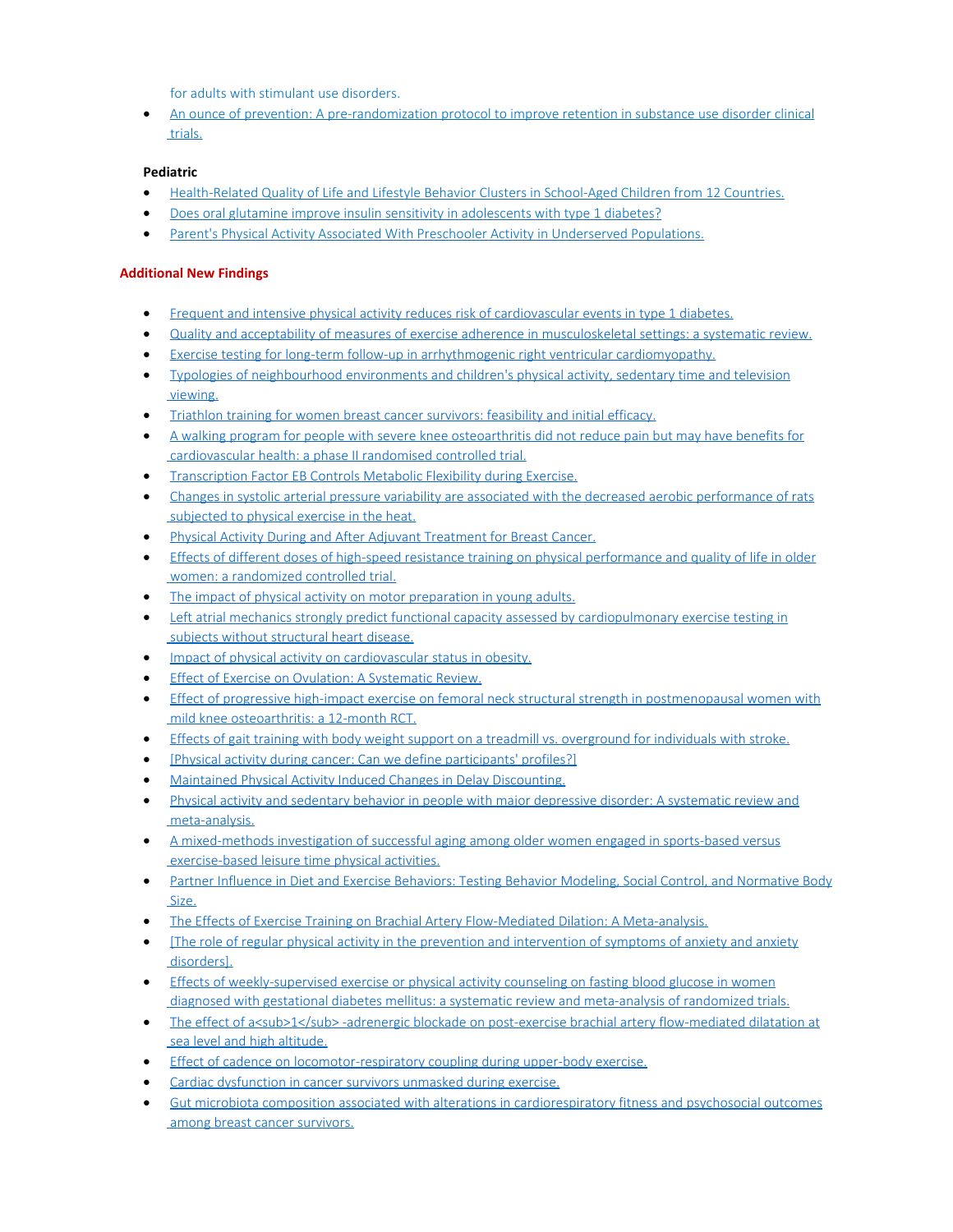- · [Effect of Socioeconomic Status on Propensity to Change Risk Behaviors Following Myocardial Infarction:](http://www.ncbi.nlm.nih.gov/pubmed/28063785) [Implications for Healthy Lifestyle Medicine.](http://www.ncbi.nlm.nih.gov/pubmed/28063785)
- · [Considerations for the inclusion of cardiorespiratory fitness as a vital sign in the clinical setting.](http://www.ncbi.nlm.nih.gov/pubmed/28063349)
- [Supervised neuromuscular exercise prior to hip and knee replacement: 12-month clinical effect and cost-utility](http://www.ncbi.nlm.nih.gov/pubmed/28061841) [analysis alongside a randomised controlled trial.](http://www.ncbi.nlm.nih.gov/pubmed/28061841)
- · [\[Validation of the Borg scale in participants with type 2 diabetes mellitus\].](http://www.ncbi.nlm.nih.gov/pubmed/28060977)
- [Physical Activity, Sedentary Time, and Fatness in a Biethnic Sample of Young Children.](http://www.ncbi.nlm.nih.gov/pubmed/28060034)
- · [Interventions to prevent or reduce the level of frailty in community-dwelling older adults: a scoping review of](http://www.ncbi.nlm.nih.gov/pubmed/28064173) [the literature and international policies.](http://www.ncbi.nlm.nih.gov/pubmed/28064173)
- [Cardiorespiratory fitness and brain volumes in men and women in the FINGER study.](http://www.ncbi.nlm.nih.gov/pubmed/28064170)
- [An examination of the anxiolytic effects of exercise for people with anxiety and stress-related disorders: A meta](http://www.ncbi.nlm.nih.gov/pubmed/28088704)[analysis.](http://www.ncbi.nlm.nih.gov/pubmed/28088704)
- · [The effects of voluntary wheel running on neuroinflammatory status: Role of monocyte chemoattractant](http://www.ncbi.nlm.nih.gov/pubmed/28088610) [protein-1.](http://www.ncbi.nlm.nih.gov/pubmed/28088610)
- · [Physical activity and exercise for chronic pain in adults: an overview of Cochrane Reviews.](http://www.ncbi.nlm.nih.gov/pubmed/28087891)
- · [T-cell redeployment and intracellular cytokine expression following exercise: effects of exercise intensity and](http://www.ncbi.nlm.nih.gov/pubmed/28087817) [cytomegalovirus infection.](http://www.ncbi.nlm.nih.gov/pubmed/28087817)
- · [Exercise as treatment for alcohol use disorders: systematic review and meta-analysis.](http://www.ncbi.nlm.nih.gov/pubmed/28087569)
- [Activity levels and exercise motivation in COPD patients and their resident loved ones.](http://www.ncbi.nlm.nih.gov/pubmed/28087303)
- · [Evaluation of Serial High Sensitivity Troponin T Levels in Individuals Without Overt Coronary Heart Disease](http://www.ncbi.nlm.nih.gov/pubmed/28087154) [Following Exercise Stress Testing.](http://www.ncbi.nlm.nih.gov/pubmed/28087154)
- · [A lifestyle intervention among elderly men on active surveillance for non-aggressive prostate cancer: a](http://www.ncbi.nlm.nih.gov/pubmed/28086943) [randomised feasibility study with whole-grain rye and exercise.](http://www.ncbi.nlm.nih.gov/pubmed/28086943)
- [Exercise-induced effects on UCP1 expression in classical brown adipose tissue: a systematic review.](http://www.ncbi.nlm.nih.gov/pubmed/28085671)
- · [Prescribing exercise for prevention and treatment of gestational diabetes: review of suggested](http://www.ncbi.nlm.nih.gov/pubmed/28084847) [recommendations.](http://www.ncbi.nlm.nih.gov/pubmed/28084847)
- · [Examining methods, messengers and behavioural theories to disseminate physical activity information to](http://www.ncbi.nlm.nih.gov/pubmed/28084841) [individuals with a diagnosis of schizophrenia: a scoping review.](http://www.ncbi.nlm.nih.gov/pubmed/28084841)
- · [Moderate physical activity promotes basal hepatic autophagy in diet-induced obese mice.](http://www.ncbi.nlm.nih.gov/pubmed/28084795)
- · [Aquatic Exercise Therapy for People with Parkinson's disease: a Randomized Controlled Trial.](http://www.ncbi.nlm.nih.gov/pubmed/28088380)
- · [A systematic review of cognitive effects of exercise in depression.](http://www.ncbi.nlm.nih.gov/pubmed/28110494)
- [Relationships between exercise, smoking habit and mortality in more than 100,000 adults.](http://www.ncbi.nlm.nih.gov/pubmed/28108995)
- · [A group-mediated physical activity intervention in older knee osteoarthritis patients: effects on social cognitive](http://www.ncbi.nlm.nih.gov/pubmed/28108936) [outcomes.](http://www.ncbi.nlm.nih.gov/pubmed/28108936)
- · [Do post concussion-like symptom responses change following exercise or sports participation in a non](http://www.ncbi.nlm.nih.gov/pubmed/28107556)[concussed cohort?](http://www.ncbi.nlm.nih.gov/pubmed/28107556)
- · [Exercise training decreases NADPH oxidase activity and restores skeletal muscle mass in heart failure rats.](http://www.ncbi.nlm.nih.gov/pubmed/28104751)
- · [Fat mass and obesity associated \(FTO\) gene influences skeletal muscle phenotypes in non-resistance trained](http://www.ncbi.nlm.nih.gov/pubmed/28103813) [males and elite rugby playing position.](http://www.ncbi.nlm.nih.gov/pubmed/28103813)
- · [Quality of life after quitting smoking and initiating aerobic exercise.](http://www.ncbi.nlm.nih.gov/pubmed/28103704)
- · [EFFECT OF PULMONARY REHABILITATION ON TIDAL EXPIRATORY FLOW LIMITATION AT REST AND DURING](http://www.ncbi.nlm.nih.gov/pubmed/28109942) [EXERCISE IN COPD PATIENTS.](http://www.ncbi.nlm.nih.gov/pubmed/28109942)

# **RFAs / FOAs**

- Development and Evaluation of Sports Concussion Prevention Strategies [RFA-CE-17-002](http://www.grants.gov/web/grants/search-grants.html?keywords=RFA-CE-17-002) from Centers for Disease Control and Prevention
- BRAIN Initiative: Research Career Enhancement Award for Investigators to Build Skills in a Cross-Disciplinary Area (K18; [RFA-DA-17-022\)](http://grants.nih.gov/grants/guide/rfa-files/RFA-DA-17-022.html)
- Research Innovations for Scientific Knowledge (RISK) for Musculoskeletal Diseases (R61/R33) [RFA-AR-17-009](https://grants.nih.gov/grants/guide/rfa-files/RFA-AR-17-009.html)
- Short-term Measurements of Physical Resilience as a Predictor of Healthspan in Mice (R01) [RFA-AG-17-040](https://grants.nih.gov/grants/guide/rfa-files/RFA-AG-17-040.html)